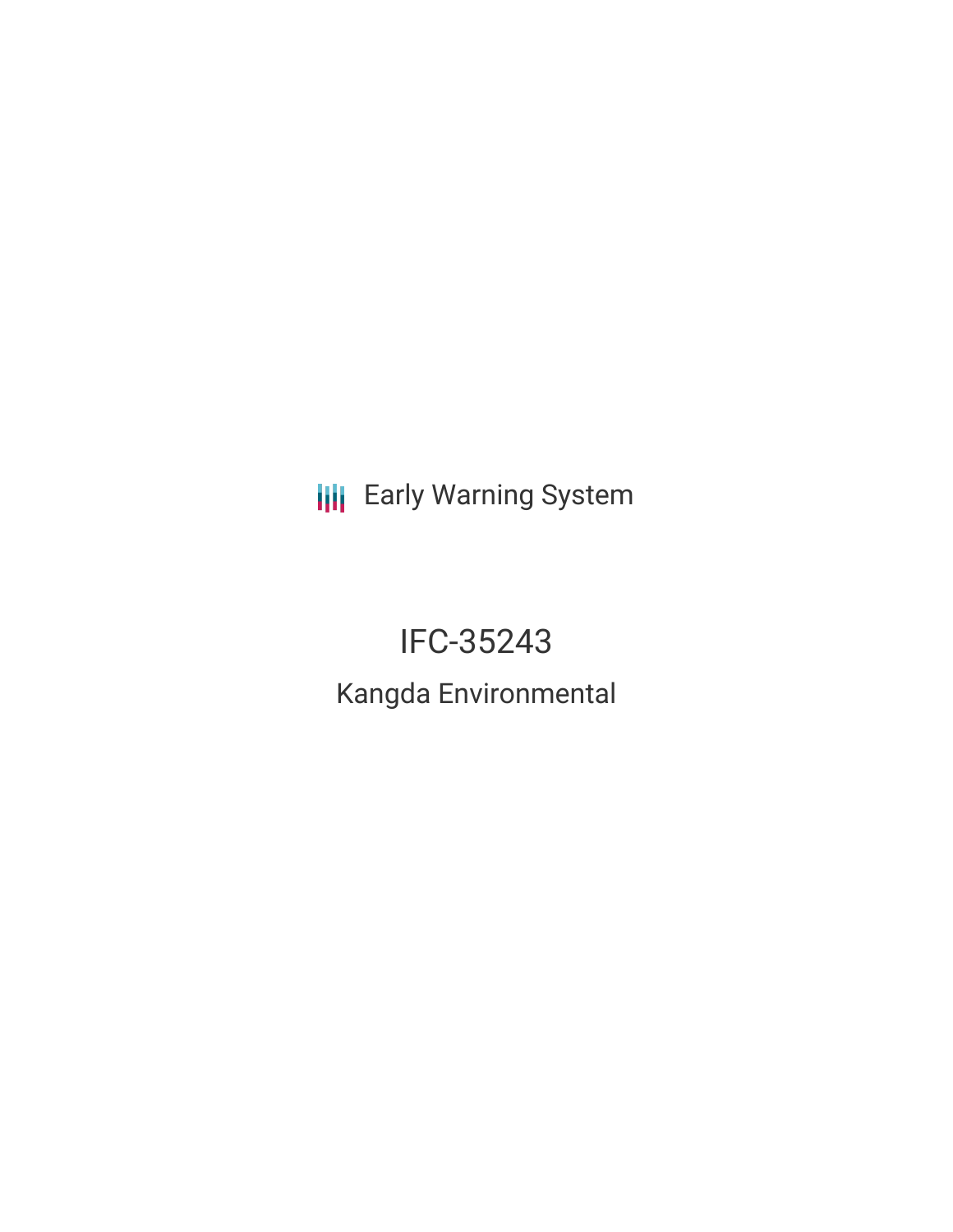

## **Quick Facts**

| <b>Countries</b>               | China                                              |
|--------------------------------|----------------------------------------------------|
| <b>Financial Institutions</b>  | International Finance Corporation (IFC)            |
| <b>Status</b>                  | Proposed                                           |
| <b>Bank Risk Rating</b>        | B                                                  |
| <b>Voting Date</b>             | 2015-12-18                                         |
| <b>Borrower</b>                | Kangda International Environmental Company Limited |
| <b>Sectors</b>                 | Construction, Infrastructure, Water and Sanitation |
| <b>Investment Type(s)</b>      | Loan                                               |
| <b>Investment Amount (USD)</b> | \$100.00 million                                   |
| <b>Project Cost (USD)</b>      | \$196.40 million                                   |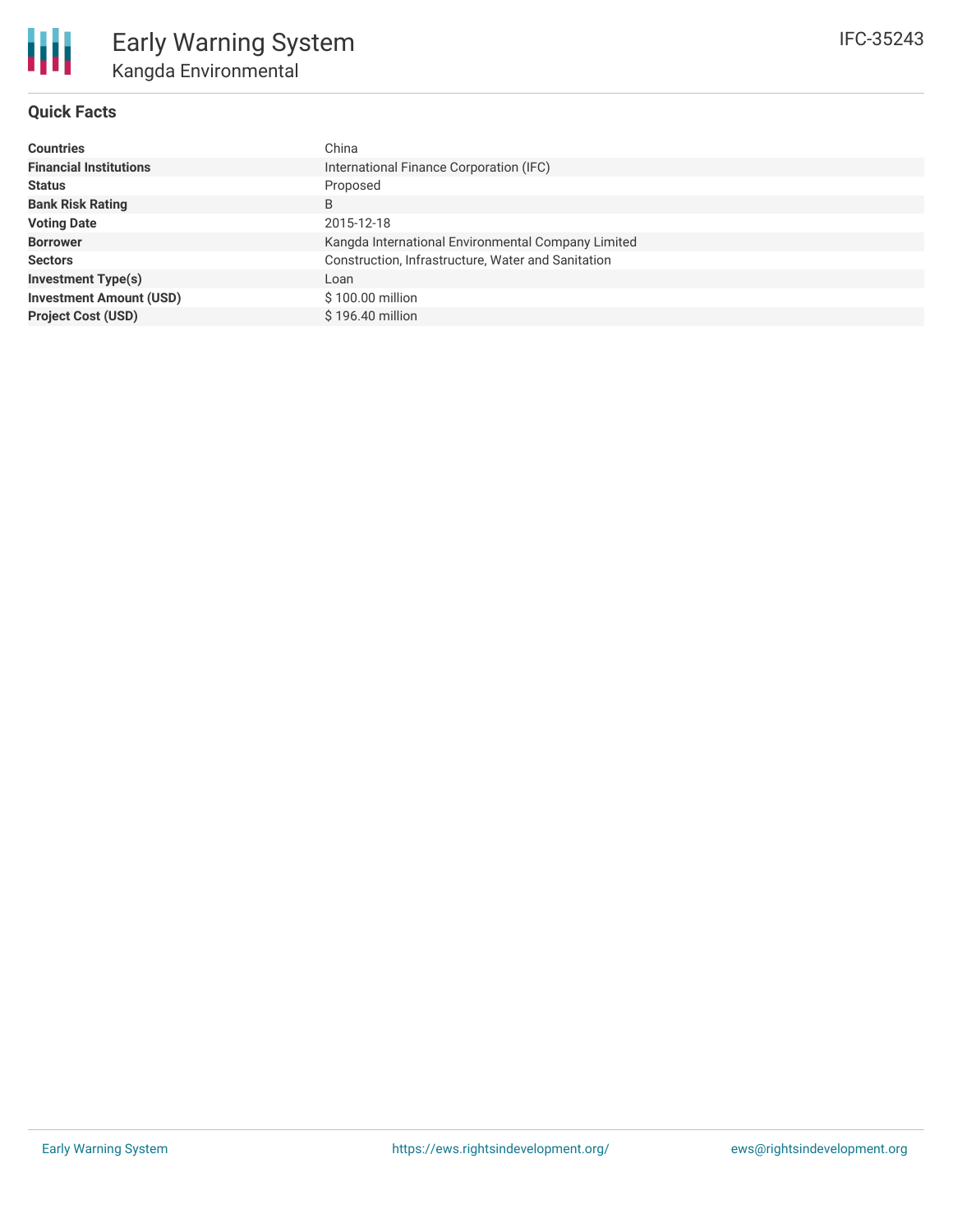

## **Project Description**

This project finances capital expenditures for Kangda International Environmental Company Limited, including upgrades and expansion of existing wastewater treatment plants and construction of new wastewater treatment plants.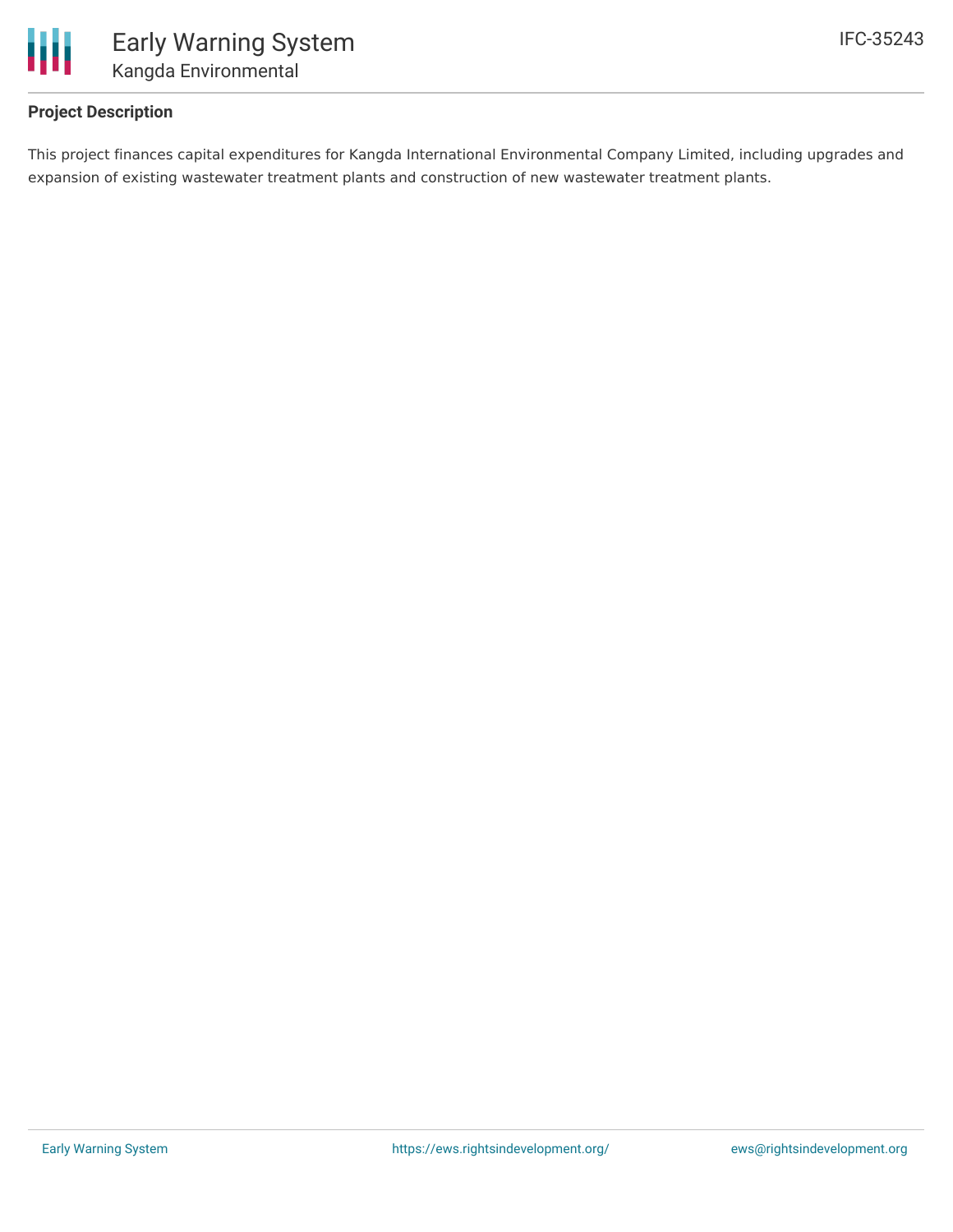## **Investment Description**

• International Finance Corporation (IFC)

Established in 1996 as an EPC company and entering into its first wastewater treatment project under the BOT model in 2003, Kangda International Environmental Company Limited has grown into a leading local privately-owned company for investing in and operating a total of 62 wastewater treatment projects and 1 water service project under service concession arrangements in China. It had an aggregate design capacity of 2.5 million tpd as at 30 June 2015 and accounted for about 1.3% of the municipal wastewater treatment market in China.